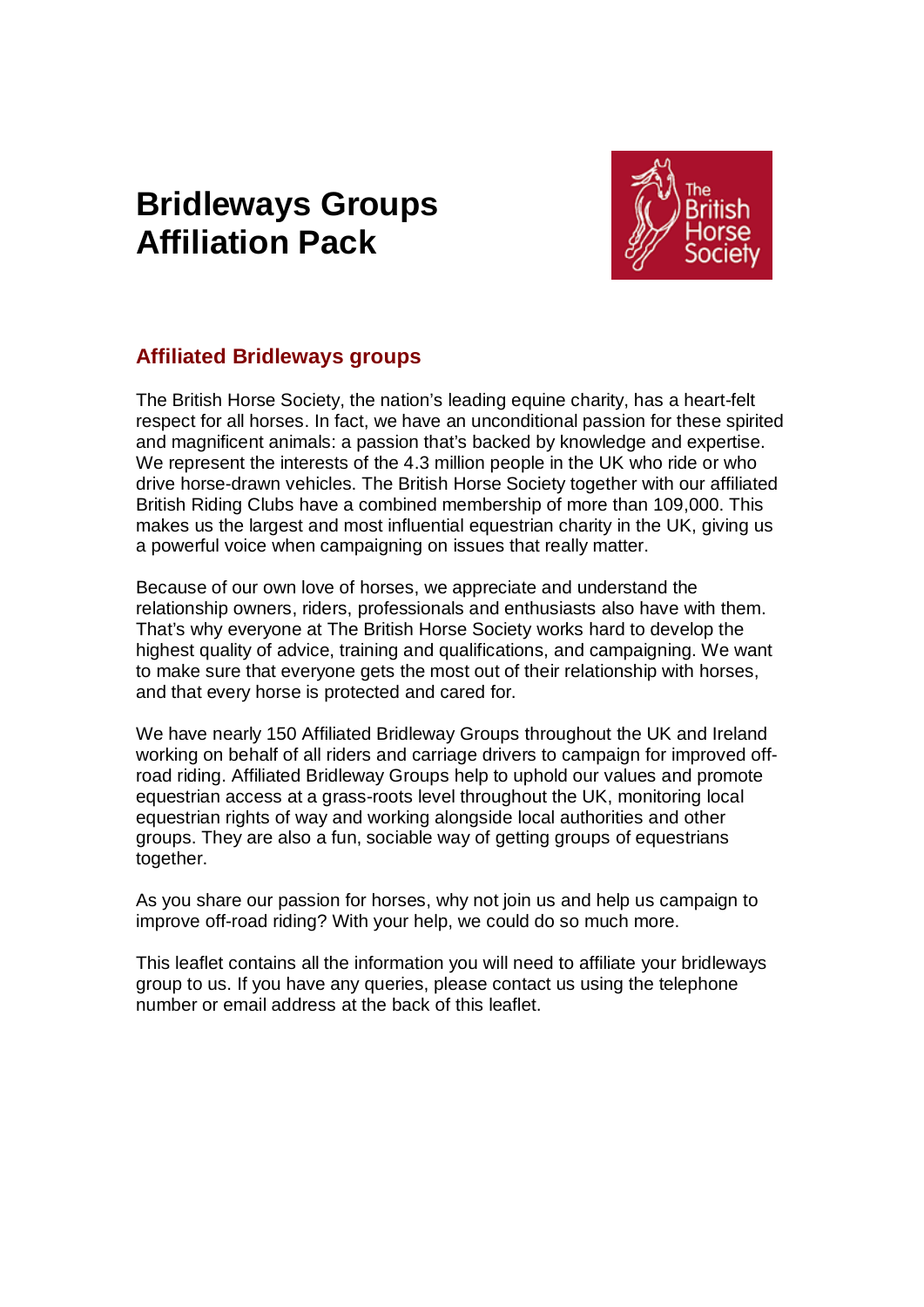# **BHS Structure – Access and Rights of Way**

Our work is supported by an extensive network of volunteers within a regional and county committee structure. Each county has an Access and Bridleways Officer (CABO) and many have assistants at district level. There is so much work to be done to secure more, and better, equestrian access for the future, and we are keen to work with others to achieve our goals.



Our Affiliated Bridleways Groups are a vital part of the work we do, helping us to defend, extend and promote equestrian rights of way.

Our Access and Rights of way work seeks to defend, extend and promote a safer, more easily accessible off-road network for all. We work towards meeting the aims of the Horse Industry Strategy, particularly aim 5:

*Increase access to off-road riding and carriage driving increasing provision of off-road equestrian routes and an effective network of public rights of way is a huge concern amongst many horse owners and riders*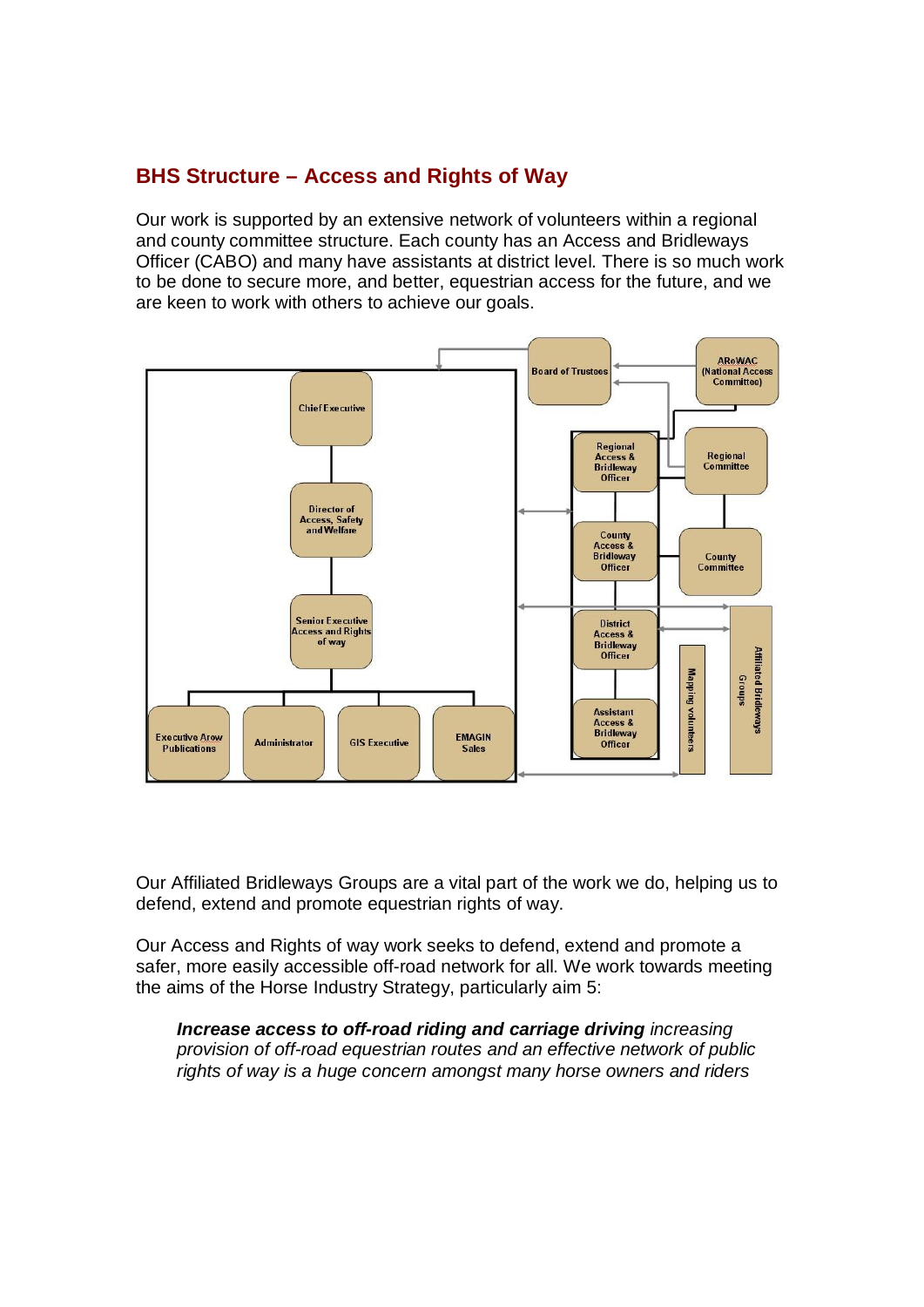# **Benefits of affiliating**

In return for your affiliation fee and your support, your group will receive:

**Valuable insurance cover:** please see separate policy leaflet, or call SEIB directly on 01708 850000 with any questions you may have.

**A free subscription to Tracks,** the BHS AROW quarterly magazine for the group with preferential subscription prices on additional subscriptions for individual members. Call 02476 840582 or email [access@bhs.org.uk](mailto:access@bhs.org.uk) for our current subscription deals for bridleways groups.

**Policy and advisory leaflets** on rights of way and access matters, containing legal, technical and other helpful information.

**Free subscription for all your members** to our access and rights of way monthly email bulletin. You can opt in your address or the group's main email address on the forms in this pack. Please ask your members to email their name and bridleway group to [h.brown@bhs.org.uk](mailto:h.brown@bhs.org.uk) to opt in – it's still completely free.

**Advice and support from HQ and local BHS volunteers.** This will be from your County Access and Bridleways Officer in the first instance though support from HQ is always available if you need further assistance. We're also able to help you promote any local work or events through the BHS and EMAGIN websites, and through our print media.

**Rights of Way training.** Our rights of way training programme provides comprehensive, effective training in the basics of highway law, making representation at Public Inquiries and all the technical information you will need to claim and campaign for rights of way. This well-respected training is free of charge to affiliated bridleways group members.

#### **Initial Welcome Pack**

- A copy of your signed application form for your records
- A copy of the SEIB Insurance Policy wording
- A copy of the most recent issues of *Tracks* and *British Horse*
- A BHS Handbook: Your comprehensive guide to the BHS, including key contacts in your local area and at HQ
- **A set of advisory leaflets**
- A set of promoted routes leaflets
- An Access Training Day Application Form information about upcoming training days is continuously updated on the BHS website at [www.bhs.org.uk](http://www.bhs.org.uk)
- **F** The Affiliated Bridleway Group Listings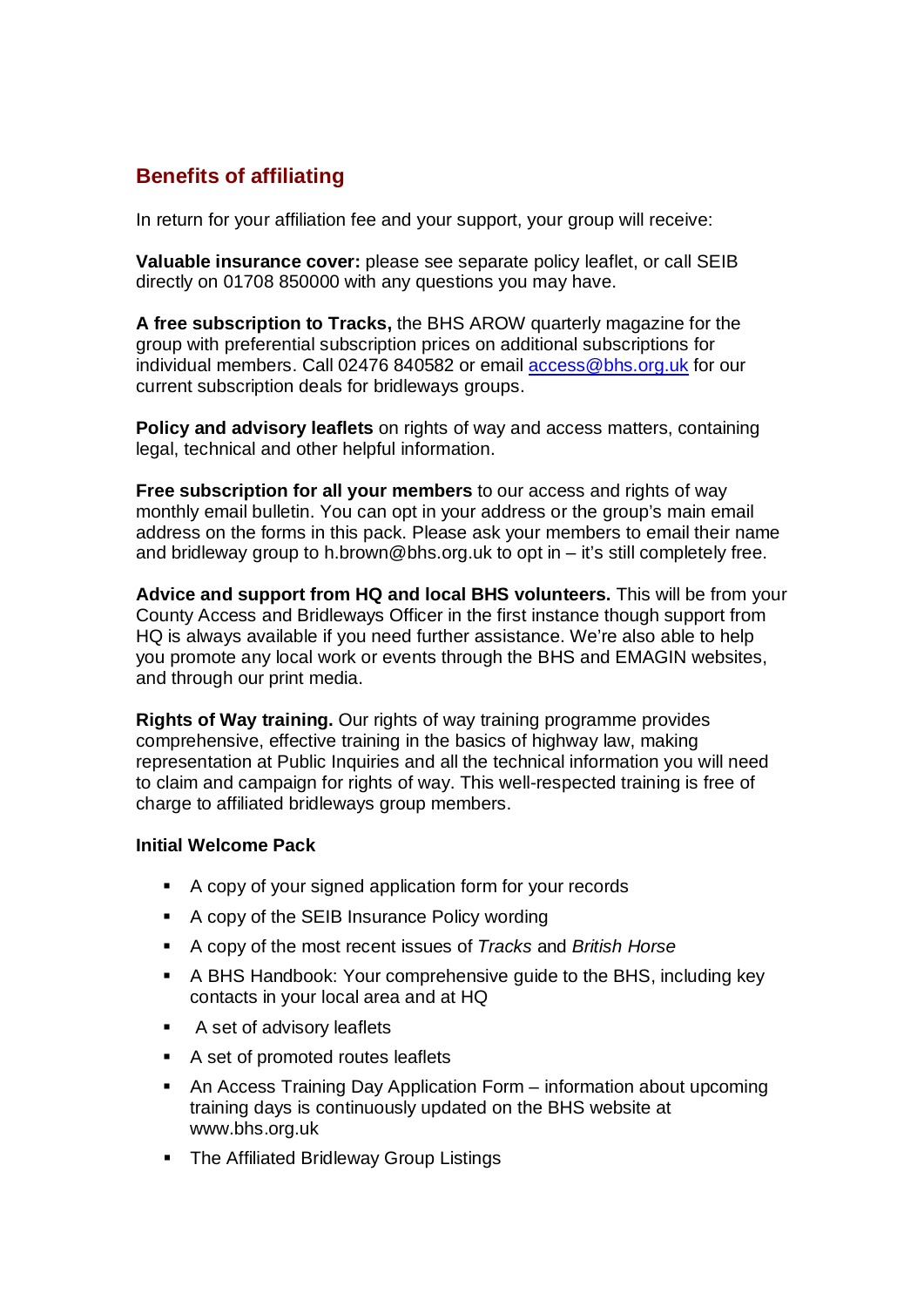#### **30 percent off if you join as a BHS Member\***

Part of the requirement in becoming an affiliated bridleway group is that one member is a BHS Gold member. We believe we have such a great offering we want to encourage all your group members to join the BHS today and in doing this they will receive a 30 percent discount.

BHS membership offers a wealth of benefits over and above what you receive as an affiliated group including:

- Supporting the charitable projects we do to improve equestrianism, predominately Safety, Welfare and Access
- Insurance\*\*
- Free access to a legal helpline
- Bi-monthly magazine packed with useful information
- Advice and support on all your equestrian needs
- Adhoc offers throughout the year including free tickets to the Royal International at Hickstead

All you need to do to make great use of this offer is call 02476 840506 or visit [www.bhs.org.uk](http://www.bhs.org.uk) and quote 'ABG'.

#### **Free basic advertisement on EMAGIN®**

We are also pleased to be able to offer our affiliated groups advertising on our EMAGIN website. EMAGIN is the world's first Equine Mapping and Geographical Information Network. Located at [www.emagin.org](http://www.emagin.org) our site uses digital BING mapping, aerial photography and Ordnance Survey 1:25000 data to display equestrian routes, businesses and events throughout the UK and Ireland.

The possibilities available to riders through the website are endless, with visitors able to quickly and easily locate an excellent range of safe off-road riding routes and services, such as BHS Affiliated Bridleway Groups, B&B for horses, registered instructors, clothing, horse equipment, shelters, feed, farriers, properties for sale and equestrian events.

**We are pleased to be able to offer all Affiliated Bridleway Groups a FREE basic advertisement on EMAGIN and the opportunity to upgrade your advert at a greatly reduced cost.**

<sup>\*</sup> New members only (not renewing)

<sup>\*\*</sup>Terms, conditions and territorial limits apply. The British Horse Society is an Appointed Representative of South Essex Insurance Brokers Ltd who are authorised and regulated by the Financial Services Authority.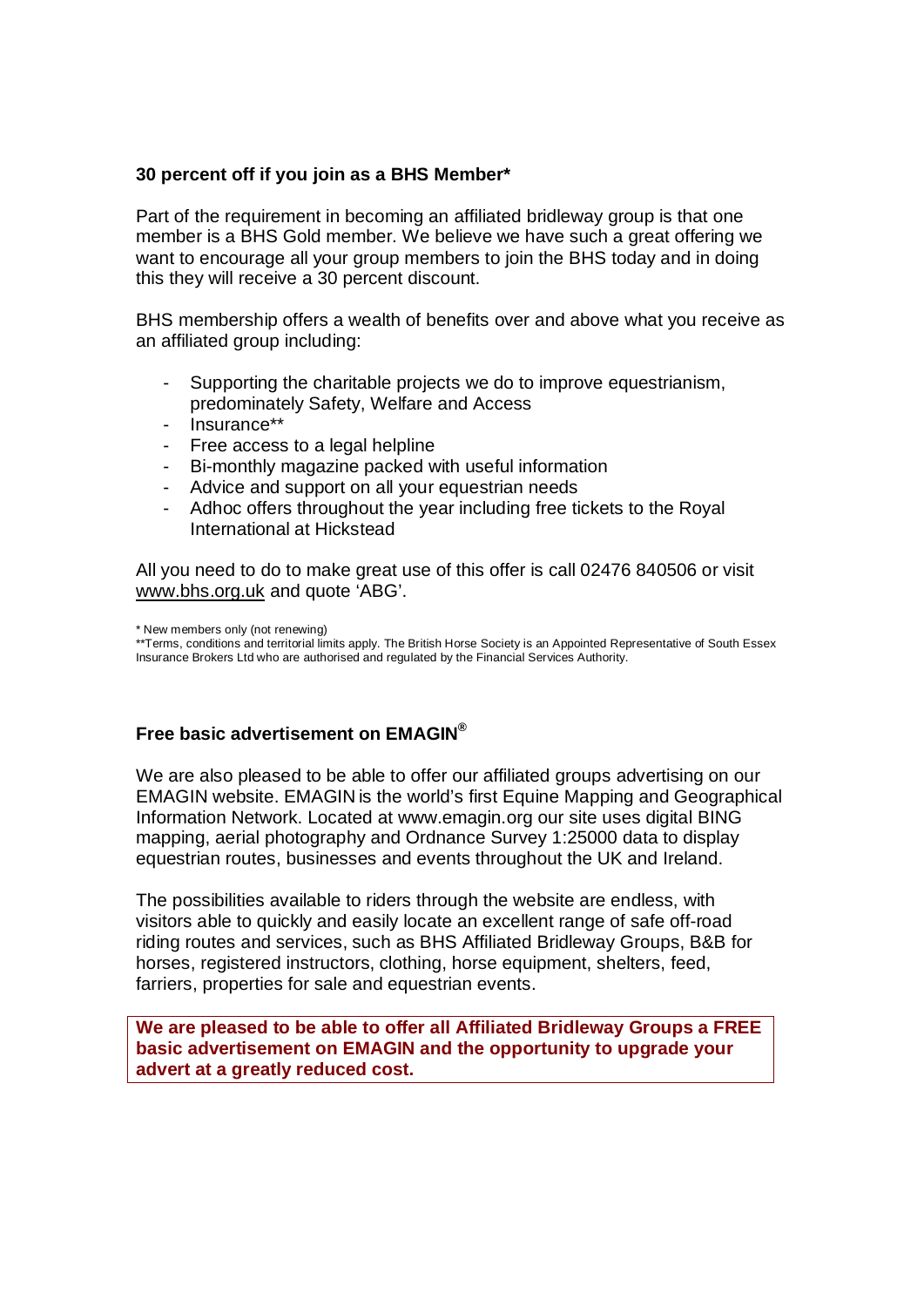

Adverts are geographically positioned and users can search the directory for **free** by business category, business name, town, county, postcode or route allowing visitors to find everything equestrian both nationally and locally to them. Visitors can also plan and locate a route that they would like to ride, carriage drive, walk or cycle and then print it off, **free of charge**, on Ordnance Survey 1:25000 scale maps.

To claim your free advertisement, please email your group's details to [emaginsales@bhs.org.uk](mailto:emaginsales@bhs.org.uk) or call 02476 840585.

#### **Promote your events on EMAGIN**

EMAGIN offers a new and unique way to promote your events while also offering you the opportunity to have your rides mapped on the site at no extra cost.

Advertise your event for only £5 + VAT per month. Events will be geographically plotted at their location and will include 450 characters of text, a picture, web link, address and telephone number.

Please call 02476 840585 for more information or to book an advertisement.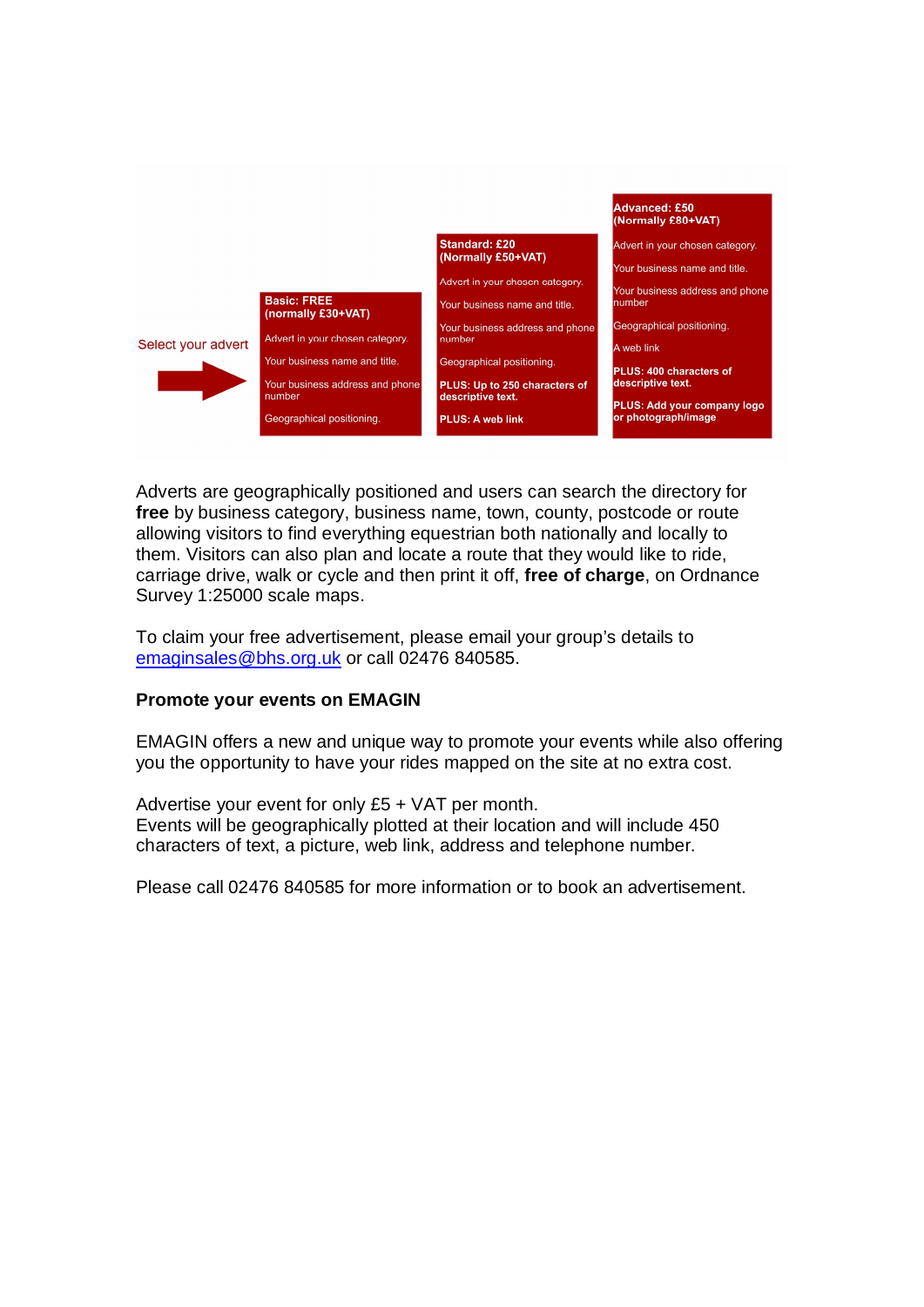### **What we expect from our bridleways groups**

#### **Working towards a common goal**

Affiliation means a close association. Our aim is that affiliated bridleways groups work as closely as possible with their BHS CABO in carrying out rights of way work which requires the group's local knowledge.

An affiliated group must share our general aims on rights of way: preserving, maintaining and improving the rights of way network for riders and carriage drivers, and maintaining good working relationships with other groups and individuals.

In order to ensure that we work to a consistently common goal, we expect our Bridleways groups to:

(i) Work within the law to maintain and improve legal and permissive access to the countryside for horse riders and carriage drivers;

(ii) Encourage amicable relationships with central and local government, with owners and occupiers of land and with other user groups, while insisting upon observance of and compliance with the law by all concerned, including equestrians;

(iii) Support the involvement of individual horse riders and carriage drivers in generating interest and sympathy of access providers,

(iv) Adhere to our published policies. If this is not possible they will list the reasons(s) why and submit the list to their CABO for the area for consideration.

We reserve the right to disaffiliate any group found not to satisfy these requirements.

#### **Affiliation requirements**

To affiliate a group, you must meet the following conditions:

l. That during the period of affiliation at least one member of your group (preferably the chairman or secretary) is a Gold member of The British Horse Society;

2. That you have discussed your intention to affiliate with your BHS CABO, and that they have indicated their support on your application form.

3. That your group pays their affiliation fee annually, in March of every year.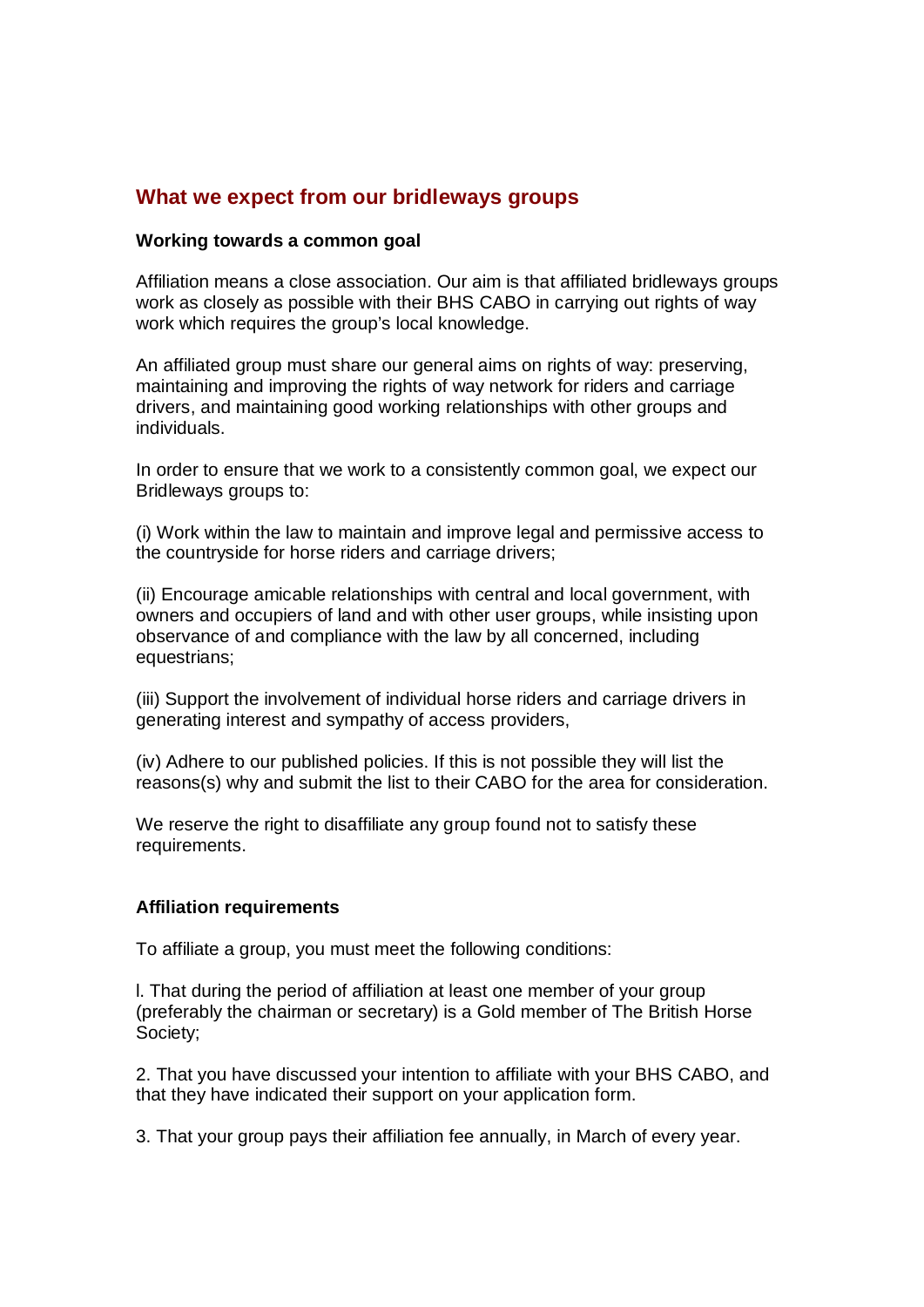4. That your group informs our Access and Rights of Way Department of all events they are organising, including any bridleways clearances, in writing (an email to [access@bhs.org.uk](mailto:access@bhs.org.uk) is acceptable) no later than ten working days before the event is due to take place. This is a requirement for your public liability insurance.

5 In order to help us help your group more efficiently and provide timely, effective information, we will send you an electronic spreadsheet for you to fill in your membership's contact details and return to us. This will need to be updated once a year by a member of your group appointed by the committee. We will provide you with forms for your individual members. You will need to keep these for Data Protection reasons somewhere that does not have public access.

#### **Bridleways group structure and business**

We recognise that many groups are small and run on a relatively informal basis. However, in order to be eligible for affiliation we advise you to adopt certain practices. These are:

#### **(i) Officers**

Your group should have a chairman, secretary, and treasurer. Other posts, such as a vice-chairman, events organiser, newsletter editor and others, are at the discretion of the group.

#### **(ii) Meetings**

These need not be frequent but should be regular. Reports to your membership should contain information on what is being done in the name of the group, what projects and events are proposed for the immediate future, what successes have been achieved, and problems encountered.

#### **(iii) Subscriptions**

These should be set at a level which does not put members off joining, while aiming to cover the expenses of the group. There should be a clearly communicated and simple method of collection of subscriptions. Proper records should be kept showing what money was received, and how this money was used. Membership records must be sent to us on the spreadsheet we provide.

#### **(v) Aims**

The aims of a group should be clearly stated at the head of its constitution. These could embrace the protection, maintenance and improvement of equestrian routes and the establishment of co-operative relationships with others, both of landowners/farmers/local authorities and fellow path user bodies such as ramblers, cyclists and trail-riders.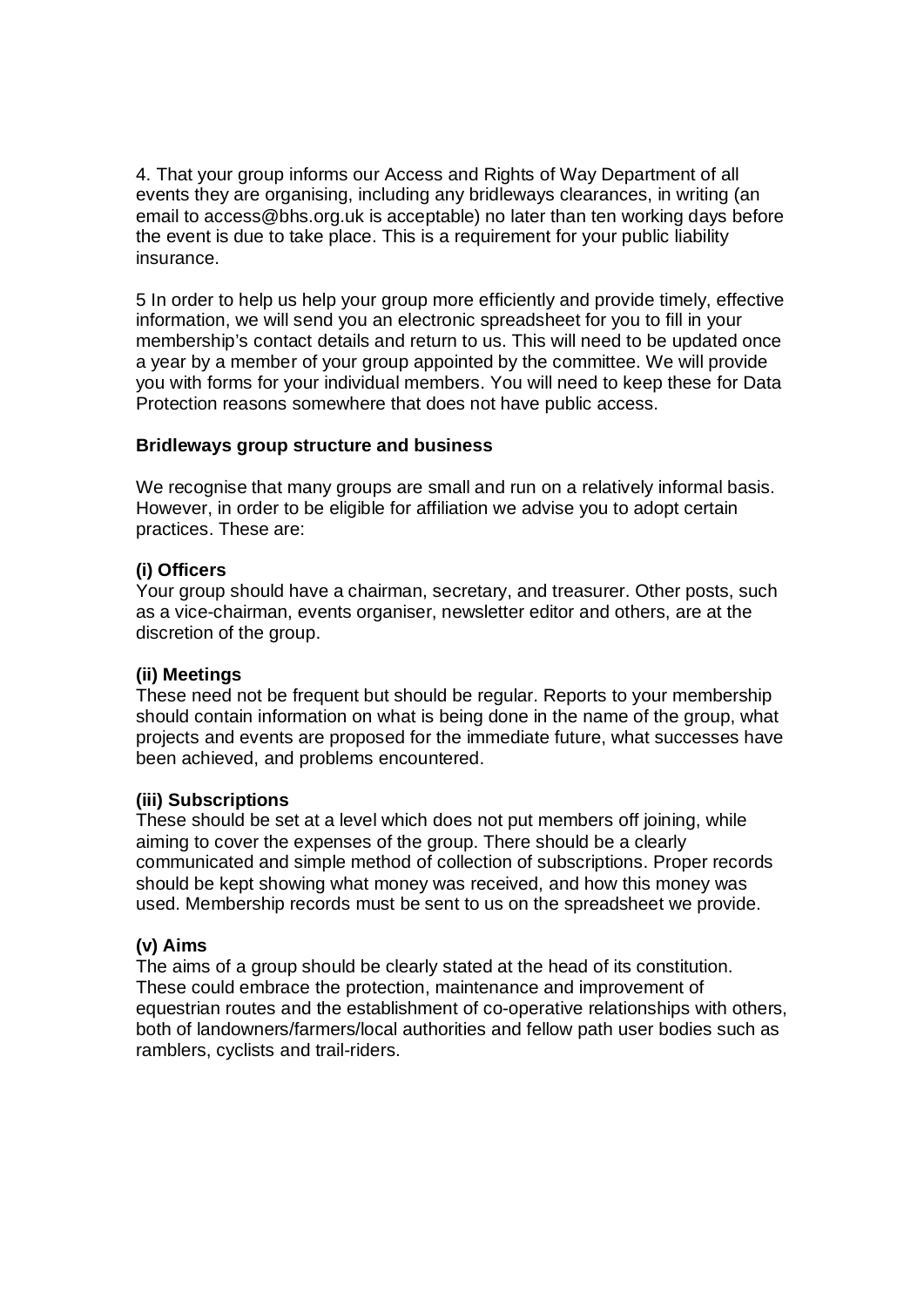# **Functions of a Bridleways Group**

#### **(1) Local knowledge**

Your bridleways group should build up a thorough knowledge of the equestrian routes in the area it serves. This can be achieved through social rides, or more serious ventures, to record length, direction and condition of local routes.

Knowledge of the definitive map and how the actual terrain differs from this is helpful. Knowledge of the law and of semi-legal matters should also be one of your group's aims. You should foster an amicable relationship with county councils and other bodies. We offer training, covering all aspects of this work, which is free to members of BHS-affiliated bridleways groups. We can also arrange for your information to be published or promoted through our Ride UK and EMAGIN websites.

#### **(2) Bridleway clearance**

Bridleway clearance is often a major part of the work of an affiliated group.

You should keep proper records of the names and addresses of your clearance party members and the date the clearance took place.

You must notify us in writing of any events you are holding, and if you are clearing a bridleway, you must also notify your County Access and Bridleways Officer.

Our insurers require that you do not use any equipment with motorised parts such as a chainsaw. If a member of your clearance party has certificates that allow them to use a chainsaw or similar equipment, this must be discussed directly with the insurers.

Care should be taken to ensure the necessary permission is obtained from the highway authority. Some councils are prepared to authorise an group as their agent for maintenance and clearing work. It should be clearly understood what is expected of you in these cases, and the limits you agree with the authority should not be exceeded.

A risk assessment should be carried out prior to any event, function or clearance party.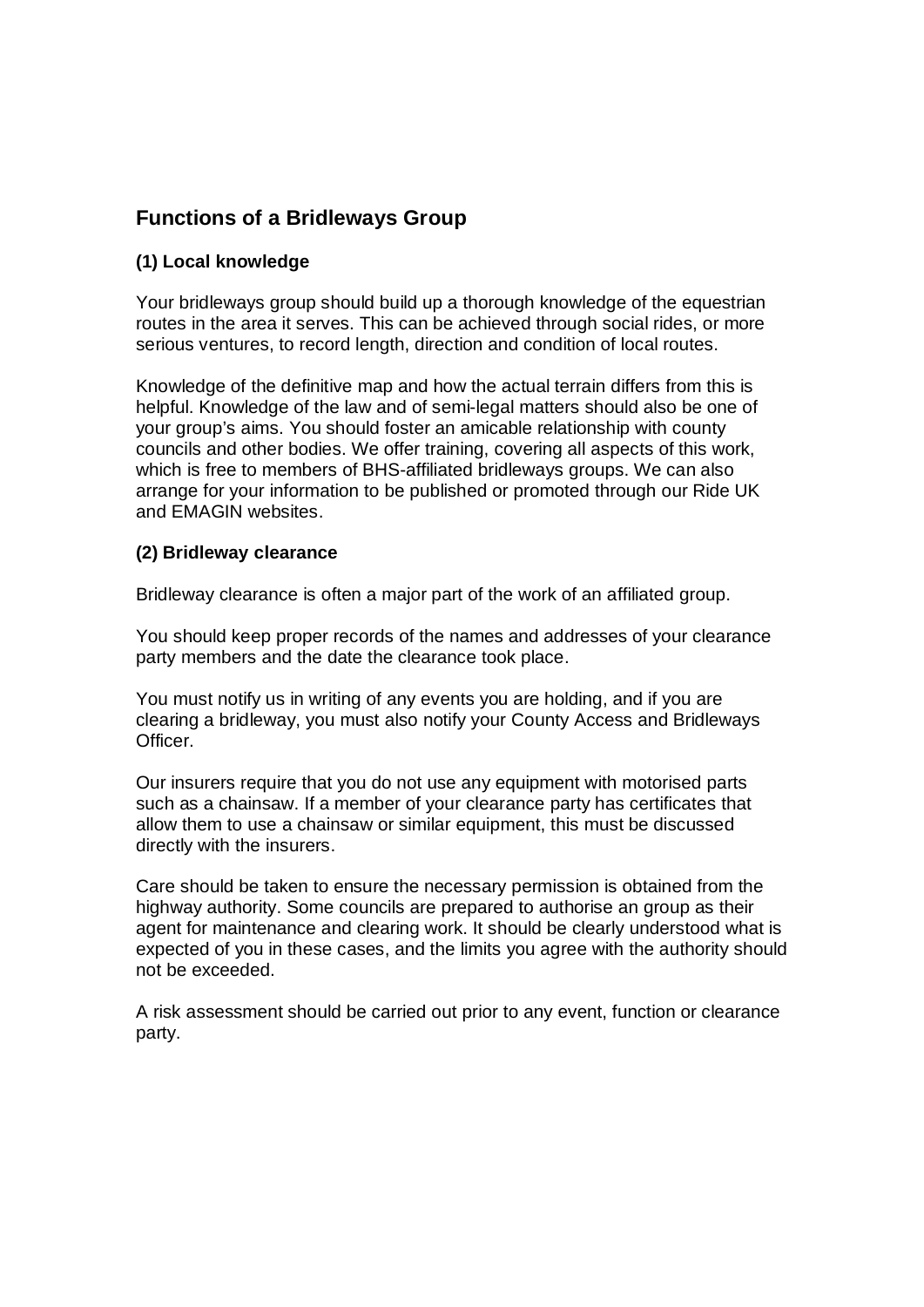# **Bridleways group affiliation form**

**Name of Group:**



#### **Officers of the Group**

**Chairman**

Address:

Telephone:

BHS Membership Number:

(Is this the Group's main contact address? YES/NO)

**Secretary**

Address:

Telephone:

BHS Membership Number:

(Is this the Group's main contact address? YES/NO)

At least one member of an affiliated bridleways group must be a full member of The British Horse Society. If neither of the above are members of the BHS, please give here the name of the Group member who is a member of the BHS.

Name:

BHS Membership Number:

Please email our membership details spreadsheet to

Name:

Role in Bridleways Group: